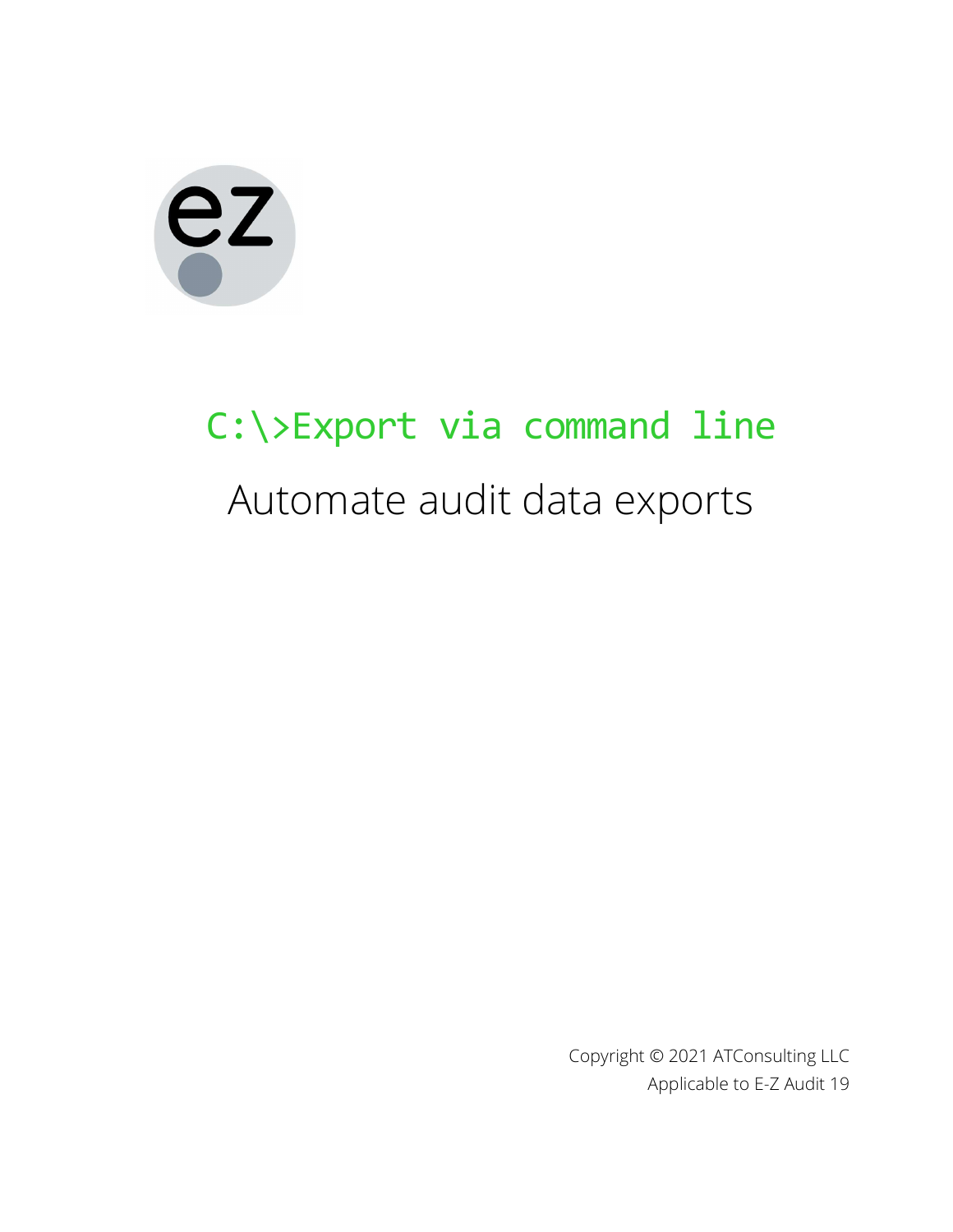### PREREQUISTES AND REQUIREMENTS

- This document assumes understanding of creating VBScript or batch files to launch programs.
- $\Box$  It also assumes that know how to create a task using Windows Task Scheduler. (Tasks are not required for command-line based audits. You would use task scheduler if you wanted exports to be run on a set schedule.)
- $\bigcirc$  You must have the ezaudit Admin Console installed to the PC where you will run the automated exports from.

#### WHAT CAN I DO WITH THE COMMAND LINE EXPORT?

Using the command line on the ezaudit Admin Console allows you to:

- **■** Export all data for all PCs to comma separated values (CSV), tab-delimited text (TXT) or to a Microsoft Access table (MDB)
- $\supseteq$  Export data for individual PCs as well as the Summary data for the audits in an audit folder to HTML, formatted in such a way that you can open it your preferred web browser with no additional work or modifications needed. (Requires IE11 or any current release of Chrome or Firefox.)
- Automate exports via Windows Task Scheduler.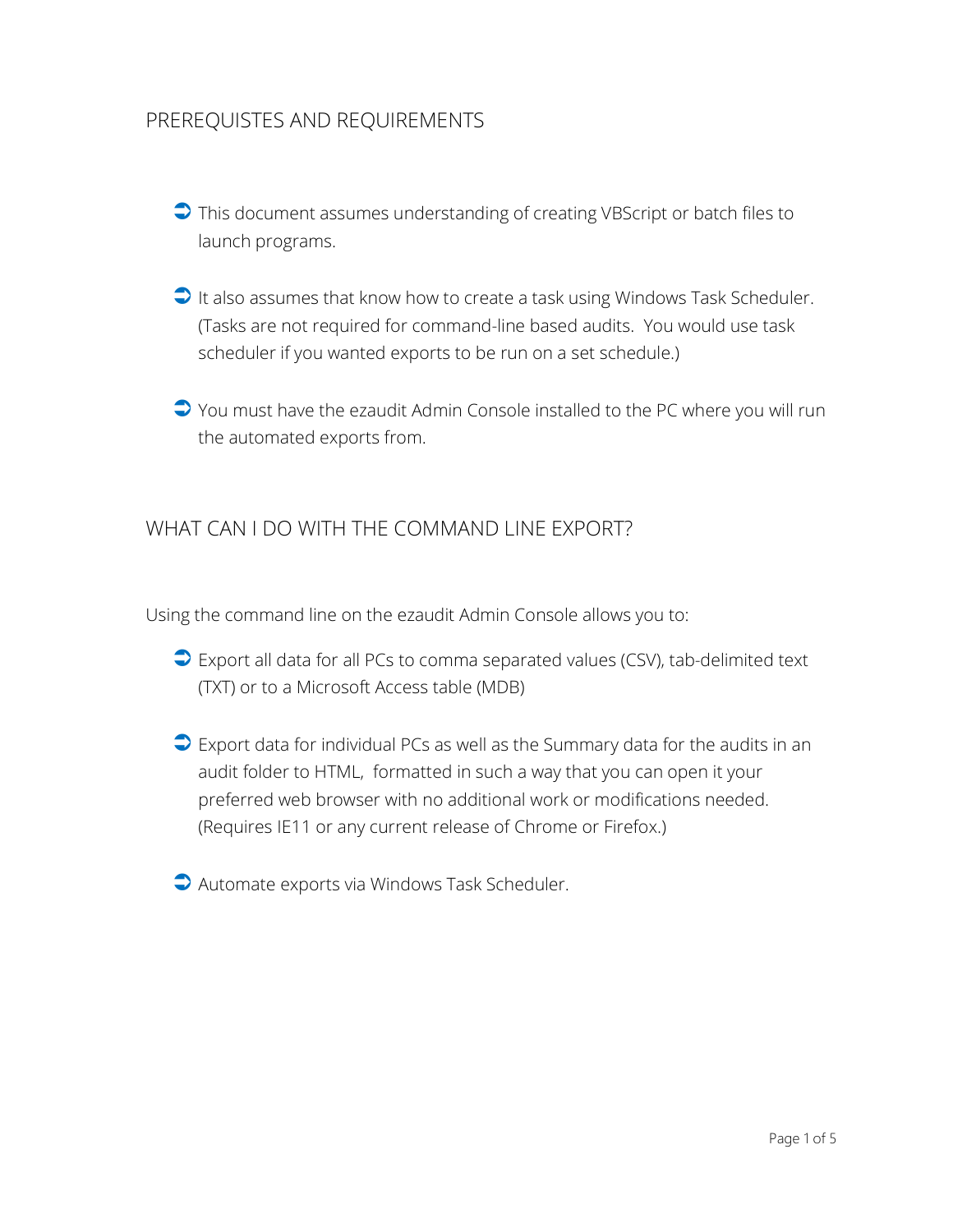#### STEP ONE – CREATE A SIMPLE 'CONFIGURATION' FILE

In Notepad you'll enter three lines. We'll show you the particulars for each line further on in this document.

```
Auditpath=[path where audits are located that you want to export] 
Format=[extension of the file format you want] 
Saveto=[path where you want the export saved]
```
Example: You have audits on your server in \\myserver\ezaudit\audits and you want these exported to C:\Users\UserName\Documents\PC Audits

You want to export the data to CSV format. Your configuration file would have these three lines:

```
Auditpath=\\myserver\ezaudit\audits 
Format=csv 
Saveto= C:\Users\UserName \Documents\PC Audits
```
The options for the Format= line are:

**→ Format=csv**  $\bigcirc$  Format=txt Format=mdb Format=htm

The "csv", "txt" and "mdb" choices export all PC data for all PCs to the indicated format.

The "htm" choice exports the Master HTML report of PC summaries and the Executive Summary information.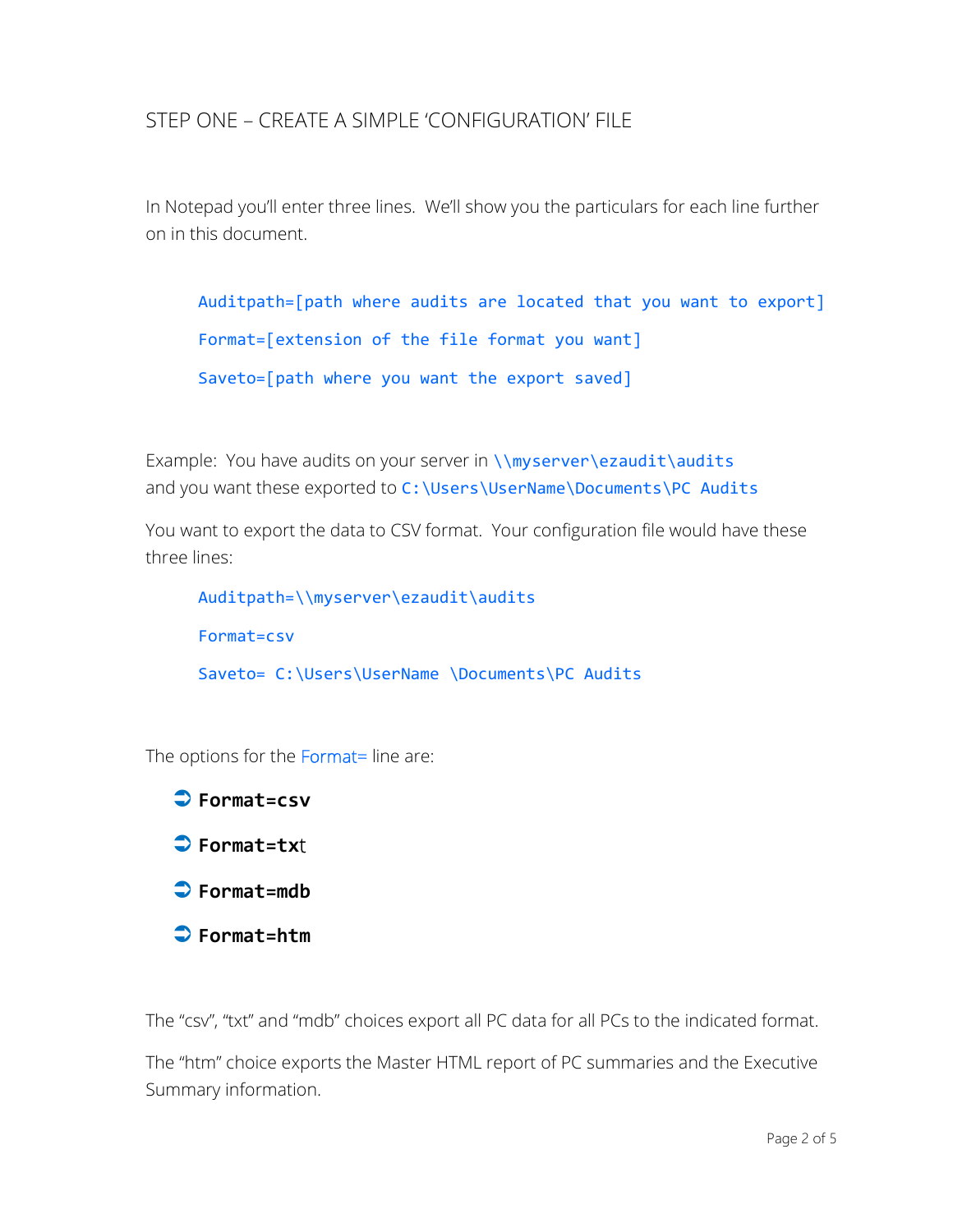The configuration file you create in Notepad must be saved to the following location on a PC where E-Z Audits has been installed:

#### C:\ProgramData\EZAudit\19\Reports

You can name the file anything you want with a .TXT extension, but we recommend using something that makes it easy to know what it is, e.g. 'csvexport.exe' or 'htmlexport.txt', etc.

#### COMMAND/BATCH FILE EXAMPLE TO RUN EXPORT

If you have only one export you want to configure, the command line is:

```
"c:\program files (x86)\ezaudit\ezaudit.exe" /export-csvexport.txt
```
Omit the (x86) if you're on a 32-bit version of Windows.

You can run sequential exports, e.g. to CSV, HTM.

If you want to run multiple exports using a batch file add additional lines using the DOS START /wait commands preceding each command line:

START /wait "c:\program files (x86)\ezaudit\ezaudit.exe" /exportcsvexport.txt

START /wait "c:\program files (x86)\ezaudit\ezaudit.exe" /exporthtmlexport.txt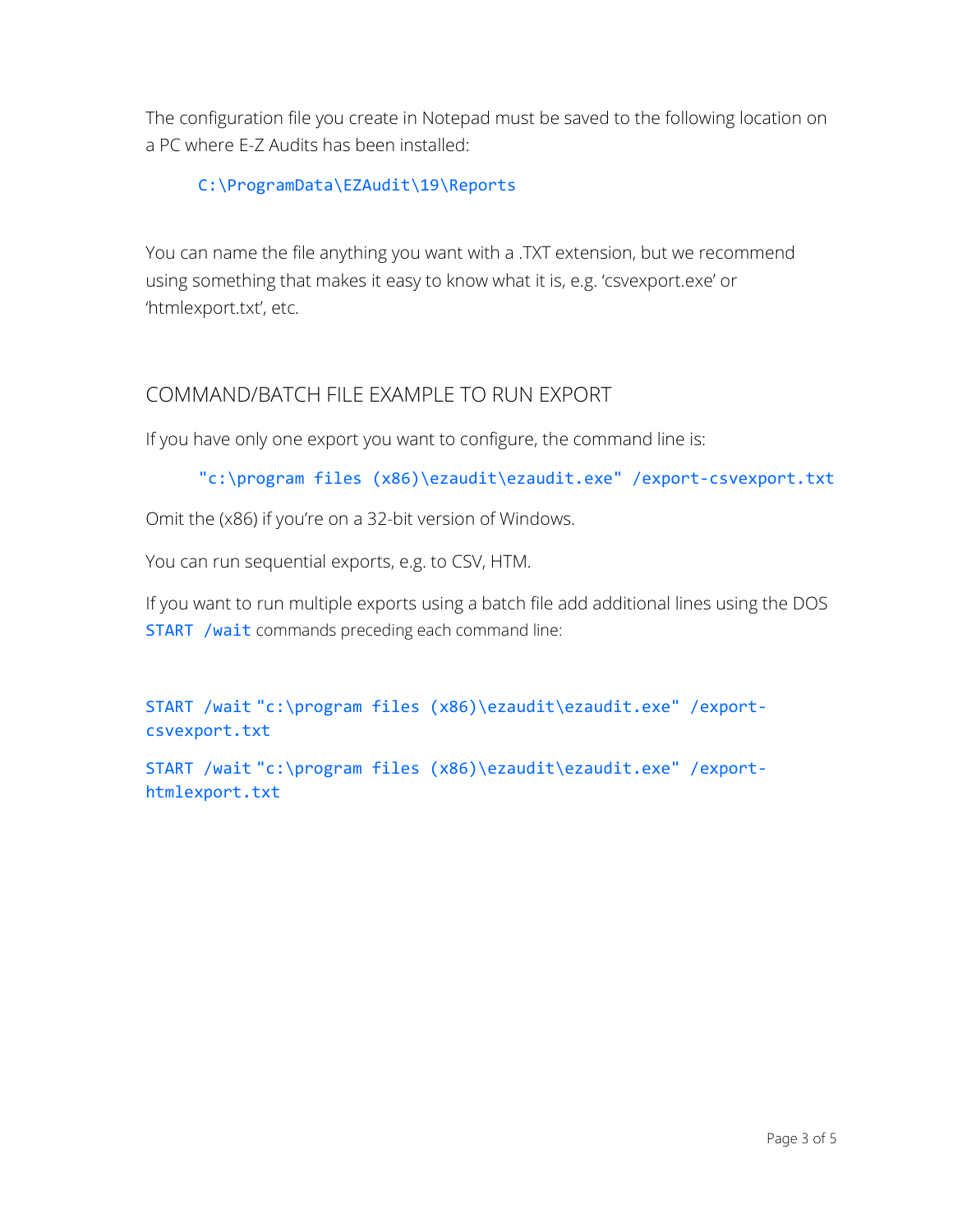```
Dim objShell, shellthis, shellcmd, myexportfile
```
On Error Resume Next

'First tell the script what the program is shellthis = "C:\Program Files\EZAudit\ezaudit.exe"

```
'Now tell it what the export configuration file name is 
myexportfile = "csvexport.txt"
```

```
'Set the command line with the file name 
shellcmd = Chr(32) & "/export-" & myexportfile
```

```
Set objShell = CreateObject("WScript.Shell")
```
'The True setting has the script wait for app unload 'We do this because you cannot run two instances of ezaudit.exe

```
objShell.Run Chr(34) & shellthis & Chr(34) & shellcmd,1,True
```
'Now change the variable for the file to run next:

```
myexportfile = "htmexport.txt"
```

```
'Set the command line with the next file name 
shellcmd = Chr(32) & "/export-" & myexportfile
```
'As this is the last export to run, we switch the last setting to False 'so the script just exits when this last export is launched

```
objShell.Run Chr(34) & shellthis & Chr(34) & shellcmd ,1,False
```
Save the script file with whatever title you want and a ".vbs" extension, e.g. ezexport.vbs.

To run it manually, just click it in Explorer or call it in a Task Manager task.